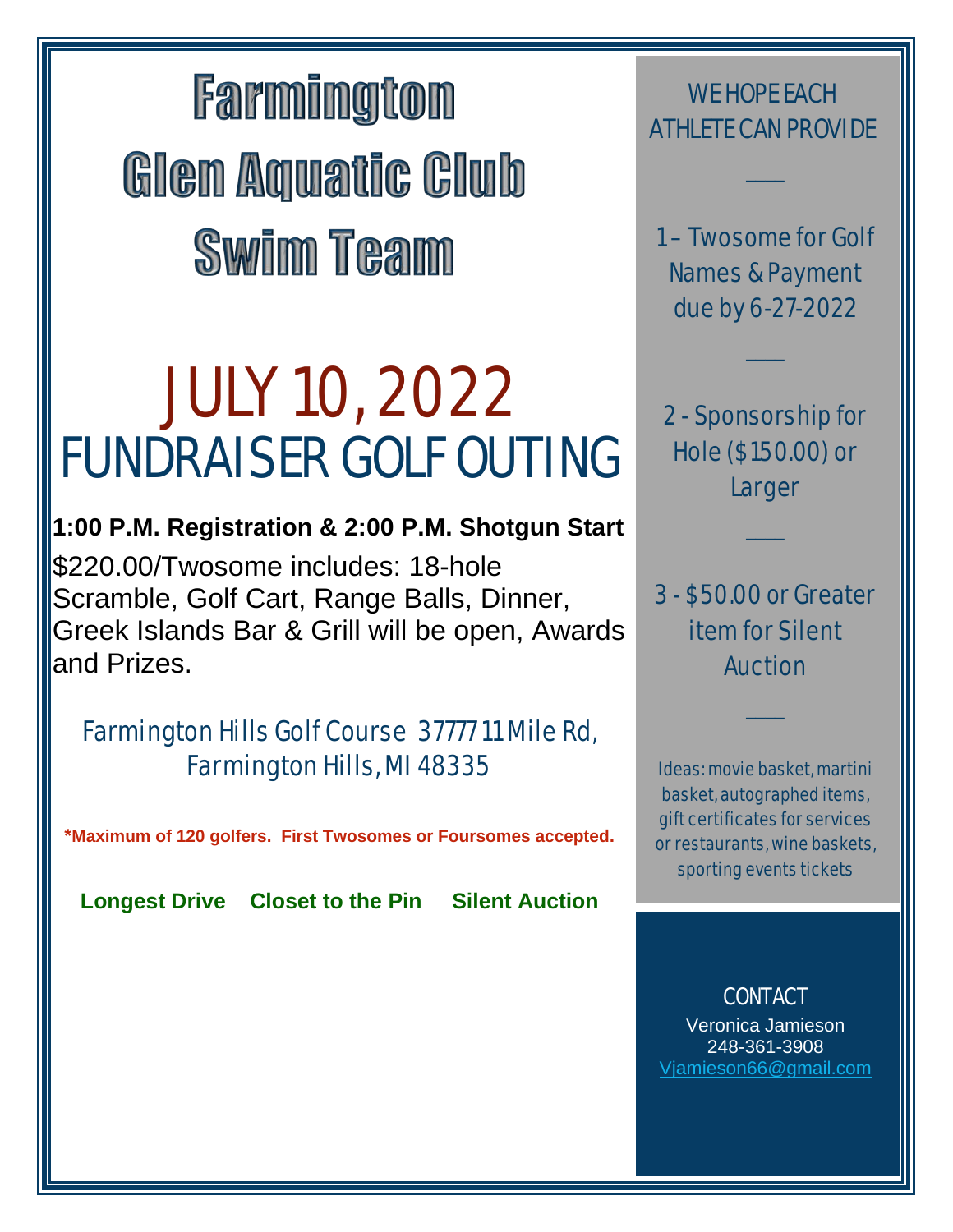## FARMINGTON GLEN AQUATIC CLUB **FUNDRAISER GOLF OUTING**

### Sponsorship Levels

### Hole Sponsor \$150 Benefit Includes:

Sign with Name/Logo located by Tee Box Logo due by June 27, 2022

## Silver Sponsor \$550 Benefit Includes:

Paid foursome in this year's outing Sign with Name/logo located by a tee box Mention on the swim team website and the TV in the lobby of the Glen Logo due by June 27, 2022

 $\overline{a}$ 

### Gold Sponsor \$1500 Benefit Includes:

Paid Foursome in this year's outing Engraved Sponsor Brick on Patio at the Glen Mention on the swim team website and the TV in the lobby of the Glen Logo included on Swag bags Sign with Name/logo located by a tee box Logo due by June 27, 2022

**QUESTIONS? CONTACT VERONICA JAMIESON AT [VJAMIESON66@GMAIL.COM](mailto:VJAMIESON66@GMAIL.COM) 248-361-3908**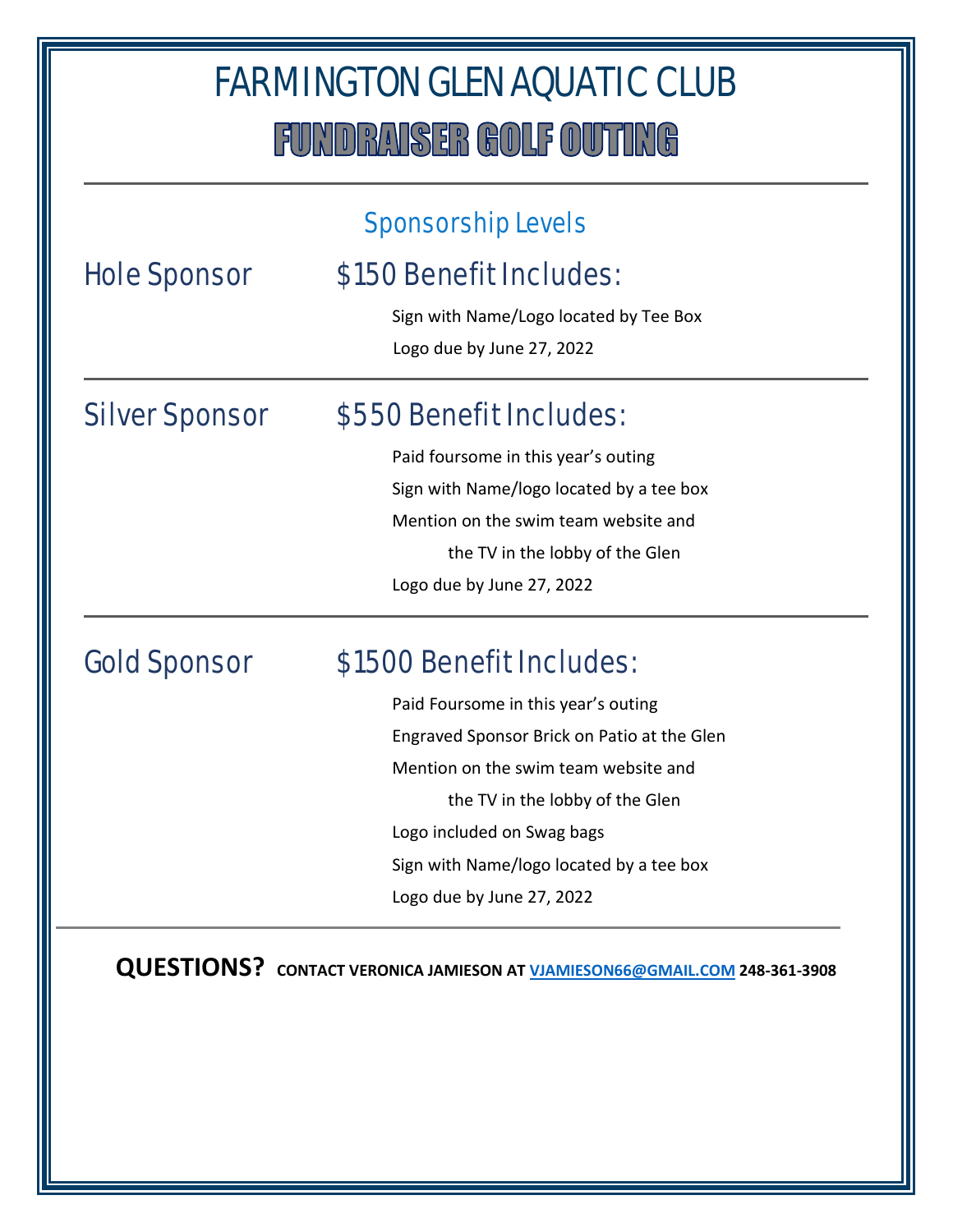## FARMINGTON GLEN AQUATIC CLUB **FUNDRAISER GOLF OUTING**

## **Sponsor Registration Form**

Sponsor Name:

Address:

Contact Name & Phone:

Swimmer/Diver Name:

Forms & Payment Due No Later Than: June 27, 2022

| <b>Gold Sponsor</b>   | \$1500.00 | <b>Send Form &amp; Payment to:</b>                                    |  |
|-----------------------|-----------|-----------------------------------------------------------------------|--|
| <b>Silver Sponsor</b> | \$500.00  | <b>Veronica Jamieson</b>                                              |  |
| <b>Hole Sponsor</b>   | \$150.00  | 23036 Hayden Farmington, MI 48336                                     |  |
|                       | Total     | <b>Make checks payable to:</b><br><b>Farmington Glen Aquatic Club</b> |  |

#### New Sponsors

- Complete Form
- Fill in Sign Info Below (max 3 lines)
- Submit optional logo to [vjamieson66@gmail.com](mailto:vjamieson66@gmail.com) (jpg or pdf)

 $\bullet$  , the contribution of the contribution of the contribution of the contribution of the contribution of the contribution of the contribution of the contribution of the contribution of the contribution of the contributi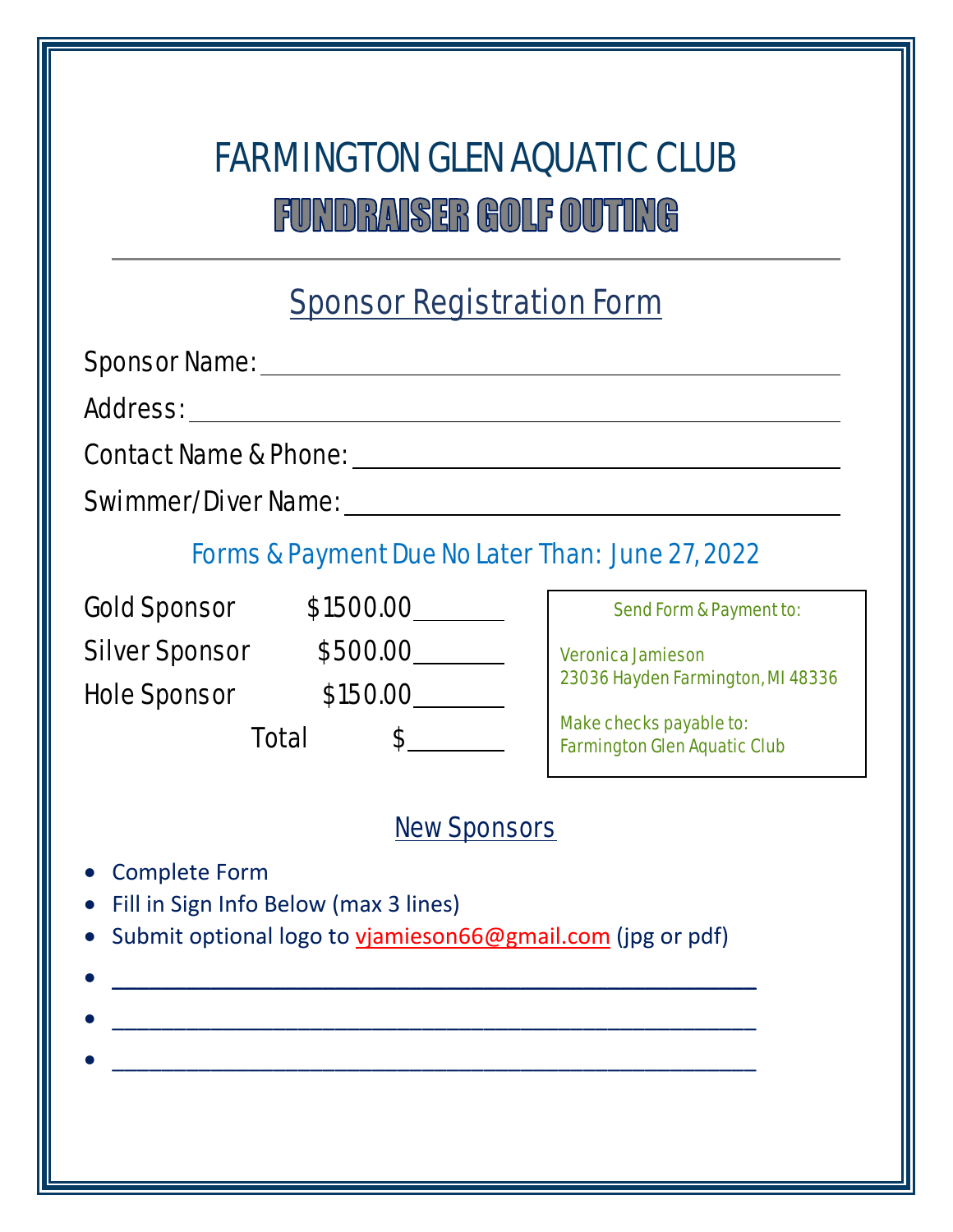## FARMINGTON GLEN AQUATIC CLUB

## **FUNDRAISER GOLF OUTING**

## Twosome/Foursome/Individual Registration Form

## Sunday, July 10, 2022

Farmington Hills Golf Course • 37777 Eleven Mile Road, Farmington Hills, MI

## 1 pm Registration•2pm Shotgun• Dinner with Silent Auction, Prizes and Awards

|          | <b>Golfers Name</b> | <b>Contact Person Email</b> | <b>Avg. Golf Score</b> | Paid |
|----------|---------------------|-----------------------------|------------------------|------|
|          |                     |                             |                        |      |
| <b>S</b> |                     |                             |                        |      |
| 2<br>-2  |                     |                             |                        |      |
| Æ        |                     |                             |                        |      |

#### Swim Team Athlete Name\_\_\_

| <b>Golfers Name</b> |  | <b>Contact Person Email</b> | <b>Avg. Golf Score</b> | Paid |
|---------------------|--|-----------------------------|------------------------|------|
|                     |  |                             |                        |      |
| <b>CO</b>           |  |                             |                        |      |
| 2<br>J.             |  |                             |                        |      |
|                     |  |                             |                        |      |

Foursome \$440 / Twosome \$220 / Individual \$110

Forms and Payment Due by: June 27 2022

Send Forms & Payment to:

Farmington Glen Aquatic Club 23036 Hayden, Farmington, MI 48336

Contact Information: Veronica Jamieson (248) 361-3908 Email: [vjamieson66@gmail.com](mailto:vjamieson66@gmail.com)

Make Checks Payable to: Farmington Glen Aquatic Club